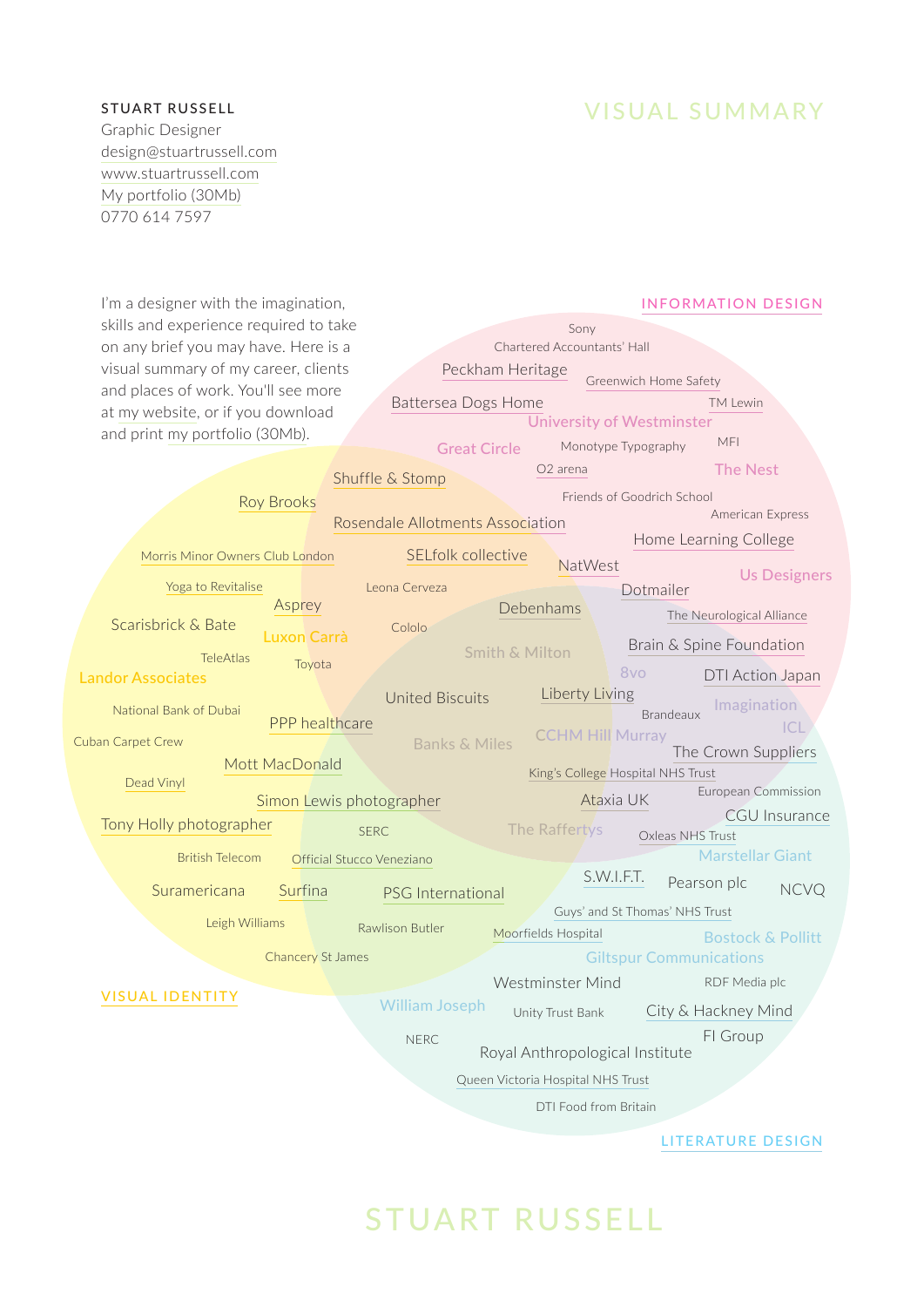Graphic Designer [design@stuartrussell.com](mailto:design@stuartrussell.com) [www.stuartrussell.com](http://www.stuartrussell.com) [My portfolio \(30Mb\)](https://stuartrussell2.files.wordpress.com/2017/02/stuart_russell_300dpi_portfolio_2017-02-28.pdf) 0770 614 7597

#### SKILLS SUMMARY

I am an experienced designer, typographer, and artworker. I use most of the industry-standard software including Adobe Creative Suite (mainly InDesign, Illustrator, Photoshop, Acrobat, and Dreamweaver) and Quark XPress – I use other programs too. I'm familiar with Wordpress, working with bespoke CMS systems and can do some simple coding. I have a new iMac in my home studio.

## PROFILE

#### [WEB AND INFORMATION DESIGN](https://stuartrussell2.wordpress.com/project-type/information-design/)

In recent months I have designed and built a WordPress website for Peckham Heritage. For Liberty Living and Brandeaux I have designed online campaigns and modifications to their web presence whilst maintaining websites through their bespoke CMS system. I have designed and created web banners, facebook presences, email newsletters and email campaigns. I have designed built and maintain websites for local clients including Rosendale Allotments Association and South East London folk orchestra. I have designed, specified and managed installation of signing at Chartered Accountants' Hall in the City. I developed a complete set of business icons for NatWest bank. I designed information and fundraising campaigns for Battersea Dogs Home, the Brain & Spine Foundation and Ataxia UK. I worked with the Brand Manager, Visual Merchandisers and the Creative Team at Debenhams on retail display projects, seasonal events and I created a range of templates and a manual for Store Managers using their bespoke ticketing system.

#### [VISUAL IDENTITY](https://stuartrussell2.wordpress.com/project-type/visual-identity/)

I have designed and implemented corporate identity and new branding schemes. For larger projects I usually either head or work with a team, eg: United Biscuits and Mott MacDonald designed at Banks & Miles, PPP healthcare identity and the 'A' monogram branding for Asprey designed at Smith & Milton. Smaller jobs I design and produce on my own eg. visual identities for local businesses, charity organisations, photographers or interior designers.

#### [LITERATURE DESIGN](https://stuartrussell2.wordpress.com/project-type/literature-design/)

At heart I'm a typographer and enjoy working with type and typographic structure for print and literature systems. I have designed a large range of sales, marketing and information materials including manuals, magazines, business and government brochures, newsletters, academic journals and award-winning annual reports.

#### ARTWORK AND PRODUCTION

I do most of my own artwork, often for others too – I like to be thorough and accurate. I usually put simple mailshots together in Dreamweaver and have an understanding of html and css.

# STUART RUSSELL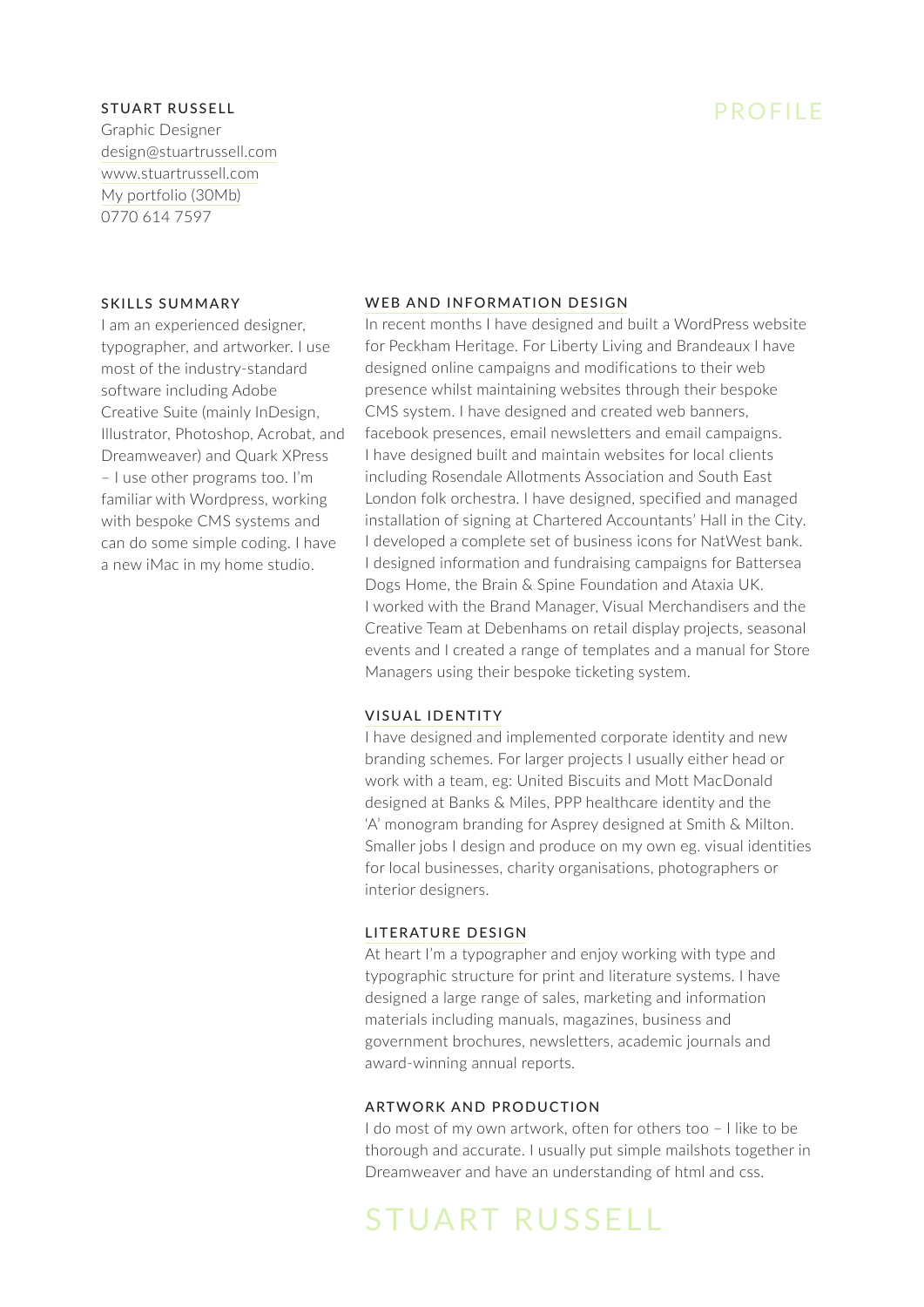Graphic Designer [design@stuartrussell.com](mailto:design@stuartrussell.com) [www.stuartrussell.com](http://www.stuartrussell.com) [My portfolio \(30Mb\)](https://stuartrussell2.files.wordpress.com/2017/02/stuart_russell_300dpi_portfolio_2017-02-28.pdf) 0770 614 7597

#### MAJOR PROJECTS

As a freelancer I have often been called in to prepare presentations, one-off designs or to help cover for a short-term absence. I have also been involved in major projects over longer periods. Here are some of them.

### [LIBERTY LIVING](https://stuartrussell2.wordpress.com/portfolio/liberty-living), July 2011 to July 2013, and freelance since

In-house Graphic Designer for this City-based business which builds and runs UK student residences and a £1bn property portfolio. I am called back from time-to-time as their first choice freelance designer. For funders and investors I designed and produced information packs, fact sheets and reports. For students I designed marketing materials: print, website and online communications; including social media for the brand including facebook for all 43 UK student residences. I was with them again between November 2016 and March 2017.

#### [HOME LEARNING COLLEGE](https://stuartrussell2.wordpress.com/portfolio/home-learning-college), March 2008 to Nov 2010

I worked with the Marketing Department during a period of transition from print to internet based marketing. I designed College marketing materials – visualising: prospectuses, joint websites, banners, solus emailers and special online campaigns, realising: briefing and over-seeing print and IT production.

#### [DEBENHAMS](https://stuartrussell2.wordpress.com/portfolio/debenhams) CHRISTMAS, February to October 2007

Early on I worked with Debenhams Head Office on Christmas packaging artwork, to be printed in China. I then worked closely with the Christmas visual merchandising manager to write and produce manuals for stores and to design and artwork in-store collateral for the season. I helped organise and monitor production right through until Christmas was 'up' in stores.

#### [DEBENHAMS](https://stuartrussell2.wordpress.com/portfolio/debenhams) BRAND IDENTITY, periods 2004 to 2006

I worked with the Debenhams brand identity manager on identity guidelines and in particular a new, simple style for ticketing, store directories and large format information graphics. I liaised with the in-house printer on a series of templates to produce information and price tickets in a wide range of sizes.

#### LANDOR ASSOCIATES, most of 1999

I worked on implementation of new brand identities for the National Bank of Dubai and TeleAtlas.

#### [NATWEST,](https://stuartrussell2.wordpress.com/portfolio/natwest) long periods during 1997 and 1998

I worked over an eighteen month period with Smith & Milton and appointed writers to design and produce customer booklets detailing all bank products and services for in-branch carousels.

## STUART RUSSELL

### MAJOR PROJECTS